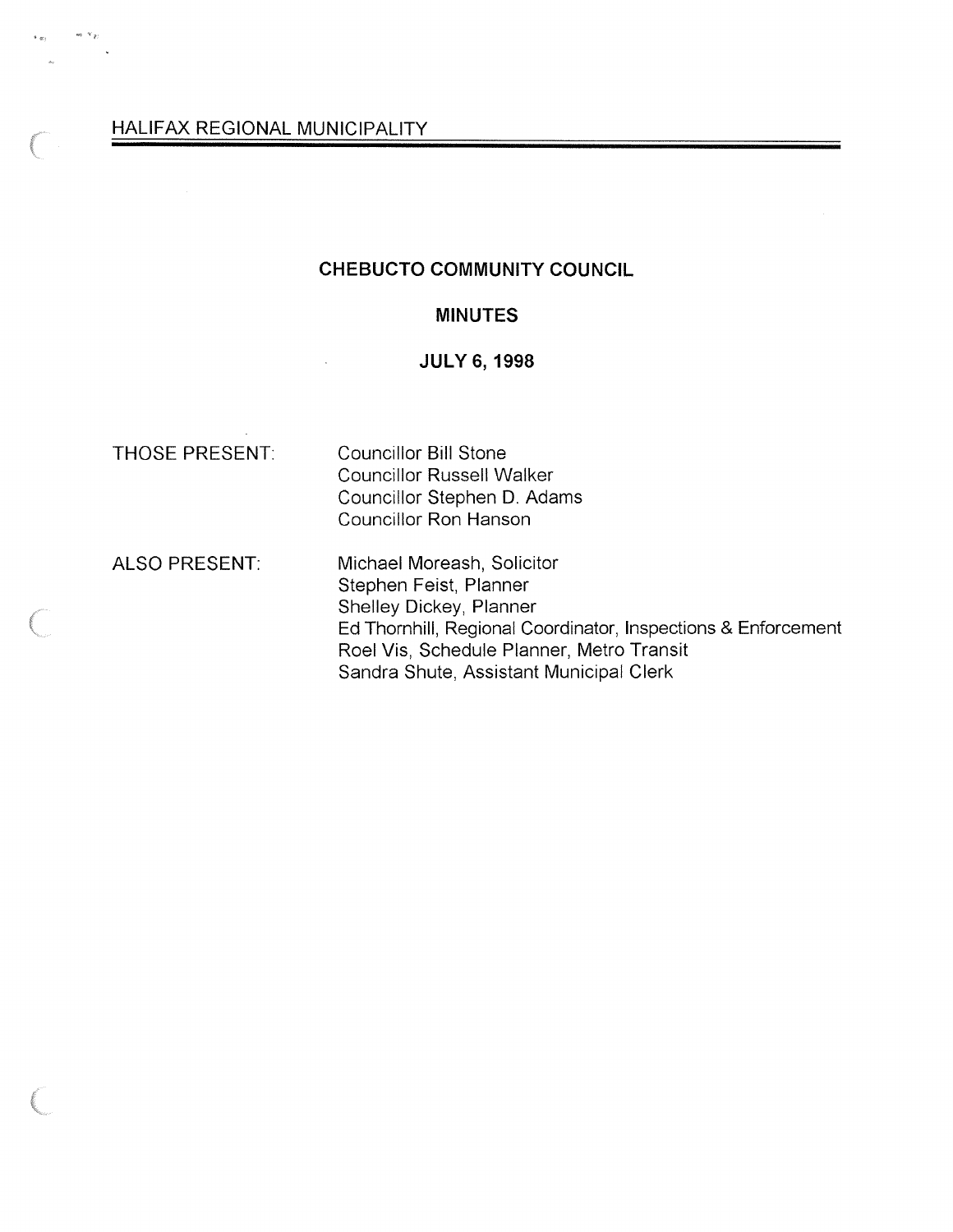$\sim$   $\tau_{\rm F}$ 

 $\sim 10^7$  $\mathcal{A}$ 

# TABLE OF CONTENTS

| 1.             |                                                                             |                                                                                                                                                                                                                                                                     |  |
|----------------|-----------------------------------------------------------------------------|---------------------------------------------------------------------------------------------------------------------------------------------------------------------------------------------------------------------------------------------------------------------|--|
| 2.             |                                                                             |                                                                                                                                                                                                                                                                     |  |
| 3.             | Approval of the Order of Business and Approval of Additions and Deletions 4 |                                                                                                                                                                                                                                                                     |  |
| $\mathbf 4$ .  | Business Arising Out of the Minutes                                         |                                                                                                                                                                                                                                                                     |  |
|                | 4.1                                                                         | <b>Status Sheet Items</b><br>4.1.1 Snow Removal from Sidewalks  4<br>4.1.2 Fencing Request from Resident - Fairmount Road  4<br>4.1.3 Feasibility of Community Transit and Area Rate - Sambro/<br>Dumping - Harrietsfield and Williamswood and Possibility<br>4.1.4 |  |
| 5.             |                                                                             | Motions of Reconsideration - None Alberts Alberts Alberts Alberts Alberts Alberts Alberts Alberts Alberts Alberts Alberts Alberts Alberts Alberts Alberts Alberts Alberts Alberts Alberts Alberts Alberts Alberts Alberts Albe                                      |  |
| 6.             |                                                                             |                                                                                                                                                                                                                                                                     |  |
| 7 <sub>1</sub> | <b>Consideration of Deferred Business</b>                                   |                                                                                                                                                                                                                                                                     |  |
|                | 7.1                                                                         | Case 7620 - Stage I, Schedule "K" Development Agreement for<br>approximately 170 acres adjacent to Hemlock Ravine Park and<br>extending from the Bicentennial Highway to the Bedford Highway  6                                                                     |  |
| 8.             | <b>Public Hearings</b>                                                      |                                                                                                                                                                                                                                                                     |  |
|                | 8.1                                                                         | Case 7635 - Rezoning of Properties from H (Holding) to R-1<br>(Single Family Dwelling) - Boscobel Road and Purcells Cove Road  7                                                                                                                                    |  |
| 9              | Correspondence, Petitions and Delegations - None  9                         |                                                                                                                                                                                                                                                                     |  |
| 10.            | Reports                                                                     |                                                                                                                                                                                                                                                                     |  |
|                | 10.1<br>10.2                                                                | Fence Permit Application at Civic No. 9 Oakburn Court, Halifax  9<br>Membership Selection Committee re Halifax County Watershed<br>Advisory Board Appointments (Fig. 2014) Management Advisory Board Appointments (Fig. 2014) Management (Fig. 20                   |  |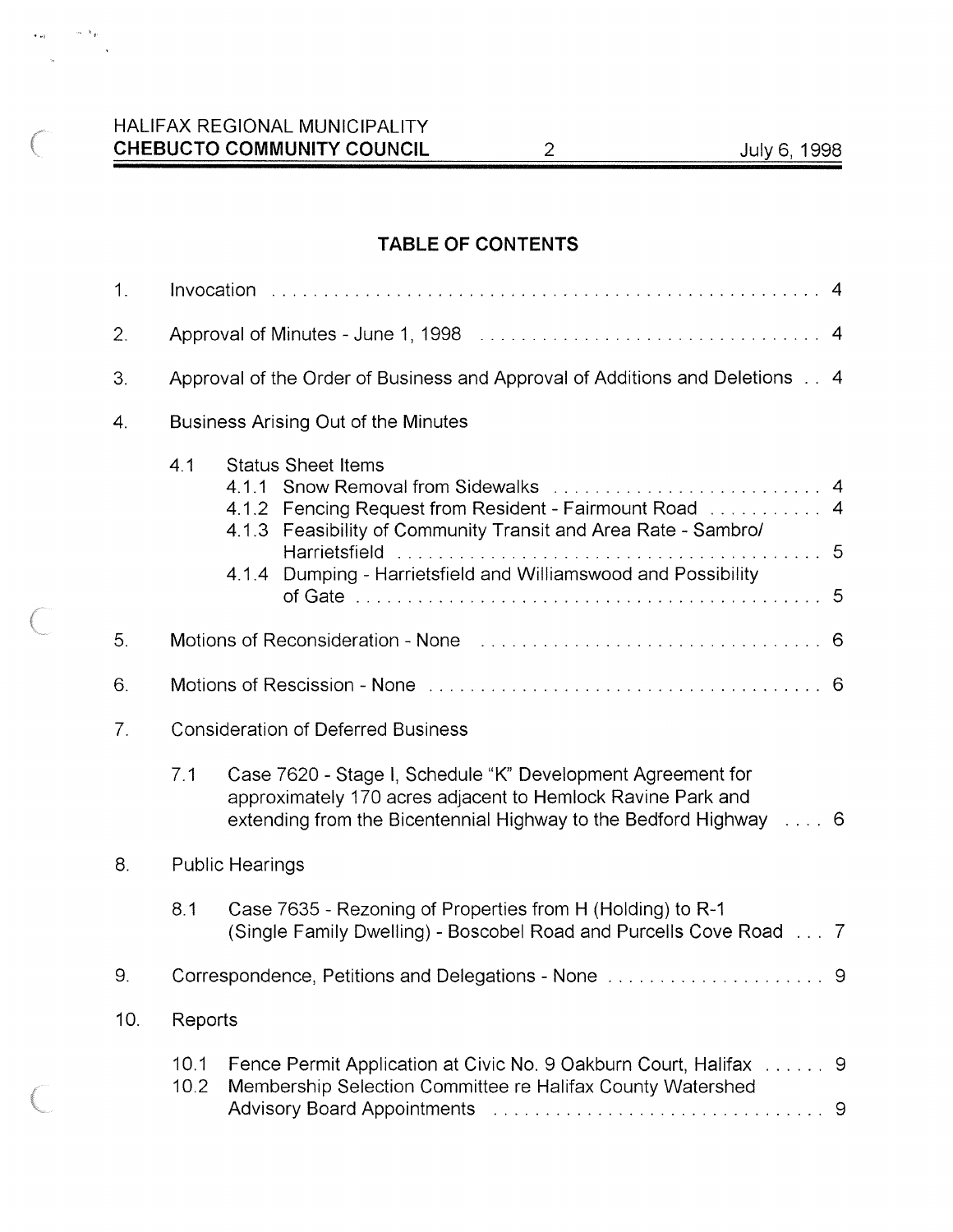# HALIFAX REGIONAL MUNICIPALITY CHEBUCTO COMMUNITY COUNCIL 3 July 6, 1998

 $\sim$   $^{-1}$ 

s.<br>Historia

| 11. | Motions - None experiences in the contract of the contract of the contract of the contract of the Motion of Mo         |
|-----|------------------------------------------------------------------------------------------------------------------------|
| 12. | Added Items                                                                                                            |
|     | Garbage Collection (Collection Collection Collection Collection Collection Collection Collection Collection Co<br>12.1 |
| 13. | Notices of Motion - None <i>manufacture contained a contained a contained</i> and the Motion - 10                      |
|     |                                                                                                                        |
| 15. |                                                                                                                        |
| 16. |                                                                                                                        |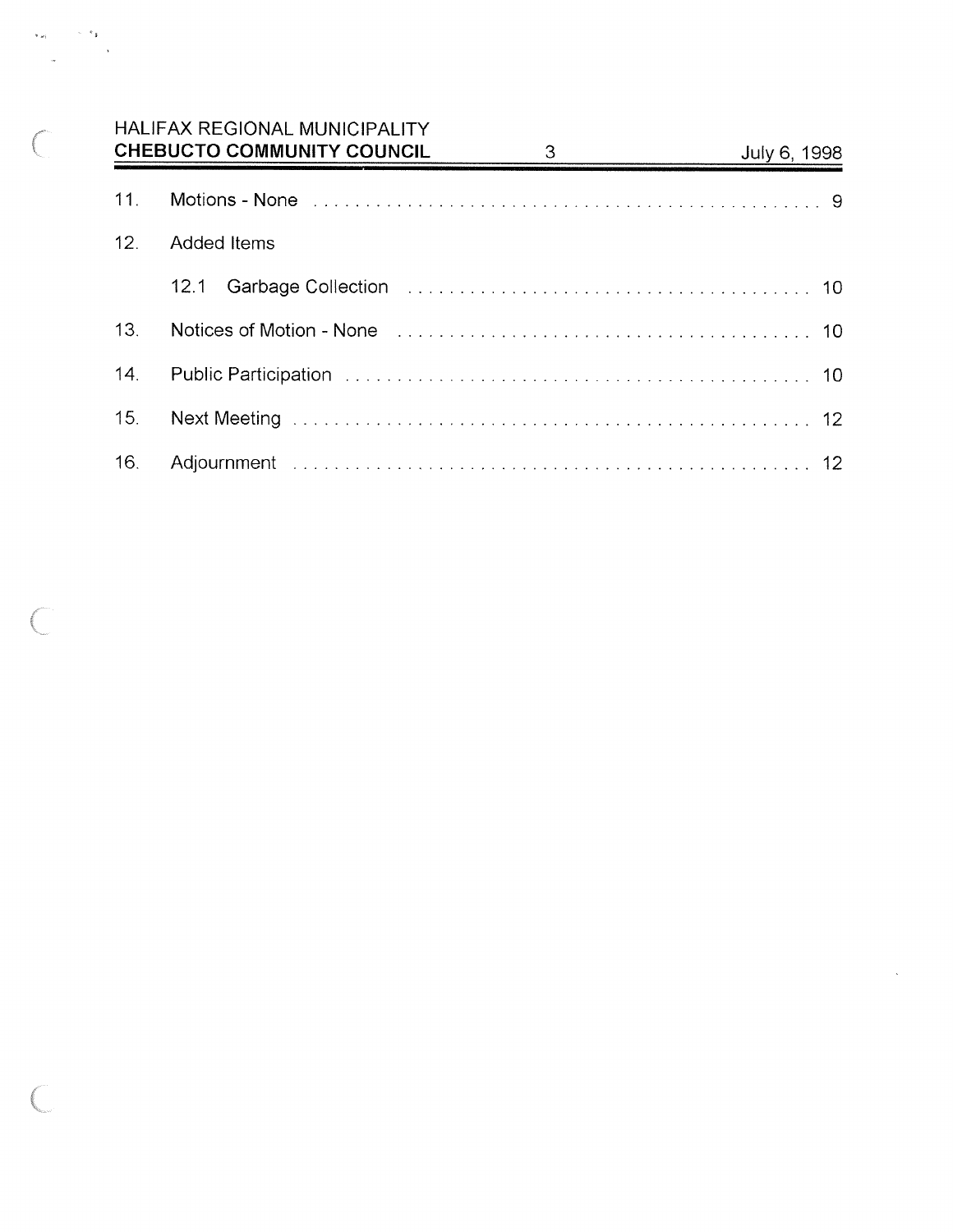# HALIFAX REGIONAL MUNICIPALITY CHEBUCTO COMMUNITY COUNCIL 4 4 July 6, 1998

### 1. INVOCATION

The meeting was called to order at 7:00 p.m. at 2750 Dutch Village Road with an Invocation.

### 2. APPROVAL OF MINUTES - JUNE 1. 1998

MOVED by Councillors Walker and Hanson to approve the Minutes of meeting held on June 1, 1998 as circulated. MOTION PUT AND PASSED.

# 3. APPROVAL OF THE ORDER OF BUSINESS AND APPROVAL OF ADDITIONS AND DELETIONS

Added Items: Garbage Collection - Councillor Adams

MOVED by Councillors Adams and Hanson to approve the Order of Business as amended. MOTION PUT AND PASSED.

### 4. BUSINESS ARISING OUT OF THE MINUTES

#### 4.1 Status Sheet Items

#### 4.1.1 Snow Removal from Sidewalks

Councillor Walker advised that Regional Council approved sidewalk plowing at 1.1 cents per \$100 of assessment for last year's catchment area. Community Council has decided to put off a decision regarding Districts 15, 16, 17 and 18 as it was felt there had not been time to allow input from residents. He personally would be putting the question to his residents in his Newsletter to get feedback to see if his residents wanted it added to the tax bill as an area rate.

# MOVED by Councillors Walker and Adams to defer a decision for six months in order to gain input from residents. MOTION PUT AND PASSED.

### 4.1.2 Fencing Request from Resident - Fairmount Road

A Staff Report dated July 2, 1998 was before Community Council.

MOVED by Councillors Hanson and Walker to defer this matter to the next meeting of Community Council in order to listen to all parties involved. MOTION PUT AND PASSED.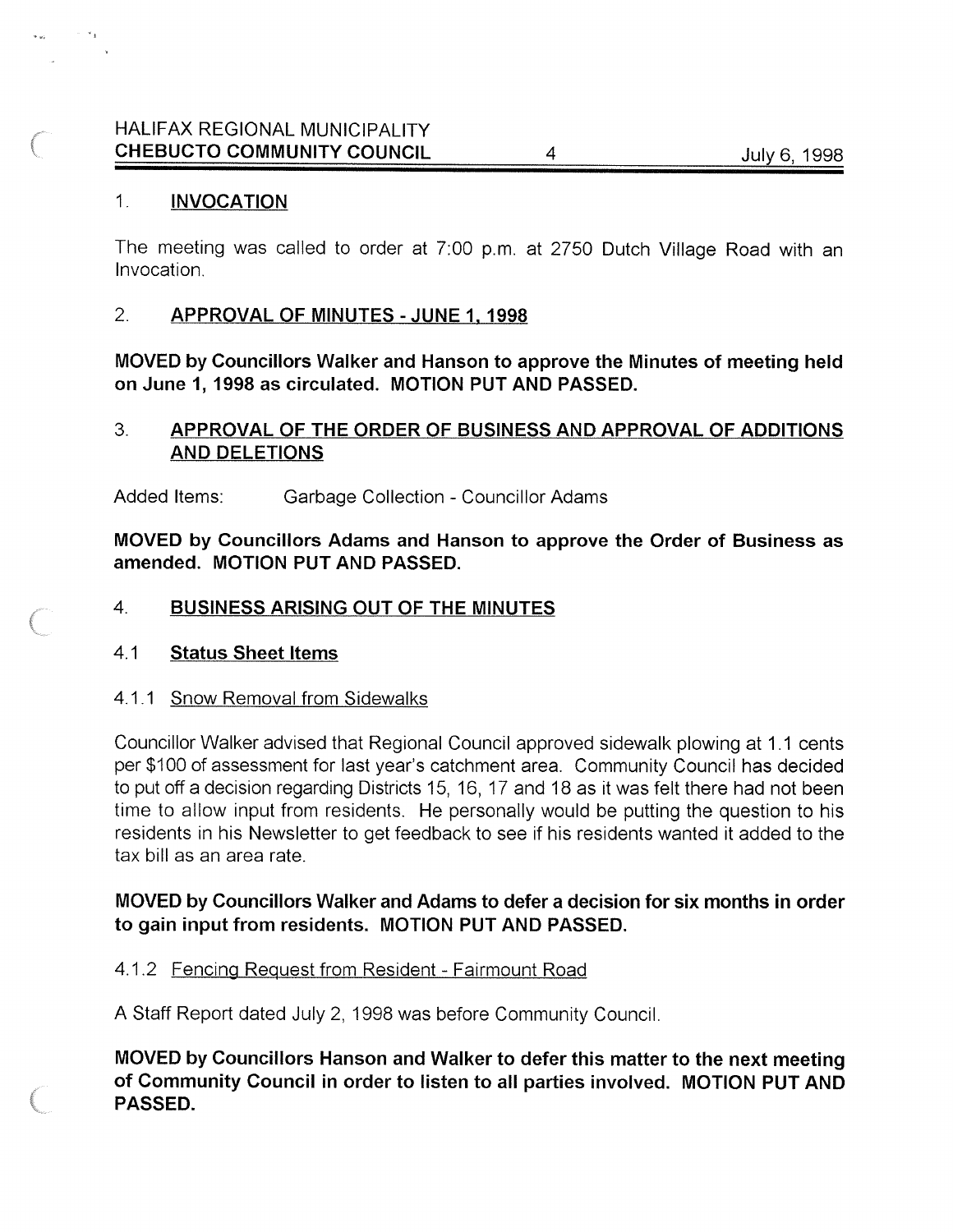# HALIFAX REGIONAL MUNICIPALITY CHEBUCTO COMMUNITY COUNCIL 5 5 July 6, 1998

### 4.1.3 Feasibility of Community Transit and Area Rate - Sambro/Harrietsfield

An Information Report dated July 6, 1998 was before Community Council. Roel Vis, Schedule Planner was in attendance in this regard.

When Mr. Vis was asked by Councillor Adams what the area rate would be should Community Council decide to implement the service, Mr. Vis advised that information could be obtained from Bruce Fisher, Budget Coordinator.

Councillor Adams therefore requested that the following information be obtained from Mr. Fisher:

- 1. Area rate for the former District 5
- 2. Area rate for the entire District 18

 $\sim$ 

3. Area rate for the whole of the Chebucto Community Council area

### MOVED by Councillors Adams and Walker to defer this matter to the next meeting pending receipt of the information from Mr. Fisher. MOTION PUT AND PASSED.

### 4.1.4 Dumping - Harrietsfield and Williamswood and Possibility of Gate

An Information Report dated July 2, 1998 was before Community Council.

Mr. Ed Thornhill, Regional Coordinator, Inspections & Enforcement advised that Department of Transportation has been contacted to arrange a meeting as it was only last week that it was determined there was a public highway involved. It was hoped to be able to encourage them to gate the property if permission can be obtained from the other two property owners.

Councillor Adams asked if "Buff Pit" has been cleaned up. In reply, Mr. Thornhill stated the cleanup should be completed as of today.

Councillor Adams suggested waiting until after the meeting with Department of Transportation as to whether or not a gate could be installed.

Councillor Stone asked if HRM could force Department of Transportation to put up a fence at their expense. In reply, Mr. Thornhill advised that under the HRM Act, HRM could order them to clean up their property but that was not the way staff wanted to go.

# MOVED by Councillors Adams and Walker to accept the report and wait for further information regarding what can be done, to be available for the next meeting. MOTION PUT AND PASSED.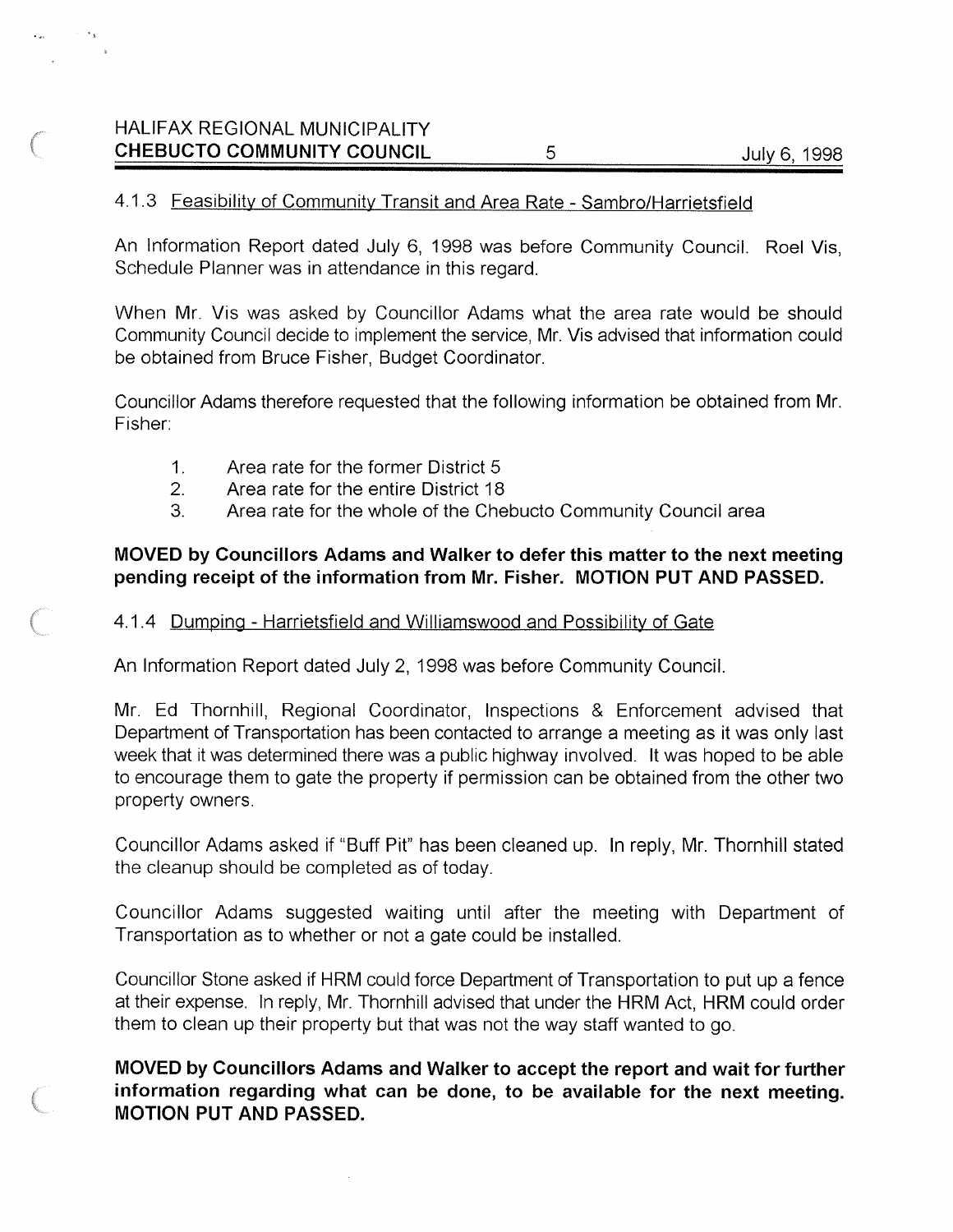#### 5. MOTIONS OF RECONSIDERATION - None

- 6. MOTIONS OF RESCISSION None
- 7. CONSIDERATION OF DEFERRED BUSINESS

# 7.1 Case 7620 - Stage I, Schedule "K" Development Agreement for approximately 170 acres adjacent to Hemlock Ravine Park and extending from the Bicentennial Highway to the Bedford Highway

A Supplementary Report dated June 29, 1998 was before Community Council as a result of the Public Hearing held on June 1, 1998.

Mr. Stephen Feist, Planner was available for comments or questions.

Hearing none, Councillor Stone advised that Hemlock Park Estates was in his District and the supplementary information included the concerns the residents wanted to have addressed. Some of the concerns would be addressed during the Stage II Agreement when there would be more detail. The question regarding schools has been addressed with the answer being that the School Board has indicated that if the school is overcrowded, new students will be bused to a school that can accommodate them; however, residents of the existing community will not be affected. With regard to phasing, it will take about 15 years and some of the long term concerns can be addressed over that time. Both the developer and staff have indicated there will be a buffer zone to protect Hemlock Ravine Park. With regard to storm sewer management, this will be part of the Stage II Agreement and the effect on Hemlock Ravine Park will be considered at that time. There will be provision for a parking lot to allow people to gain entrance to the Park. Sewer will be installed at the expense of the developer and will become a public sewer so that other people in the area can connect to it. Water coming downhill will provide more water pressure and allow future connections for the people along Bedford Highway. Staff will be commencing a Master Plan for the remaining vacant lands to determine how development will occur. He, therefore, supported approval of the application.

MOVED by Councillors Hanson and Adams to approve the application by the Armoyan Group Limited under Schedule "K", Section 68 of the Halifax Mainland Land Use By-law, for Stage <sup>I</sup> approval for the Hemlock Park Estates (Attachment Ill of the Supplementary Report dated June 29, 1998). Further, the agreement shall be signed within 120 days, or any extension thereof granted by Council on the request of the applicant, from the date of final approval by Chebucto Community Council and any other bodies as necessary, whichever approval is later, including applicable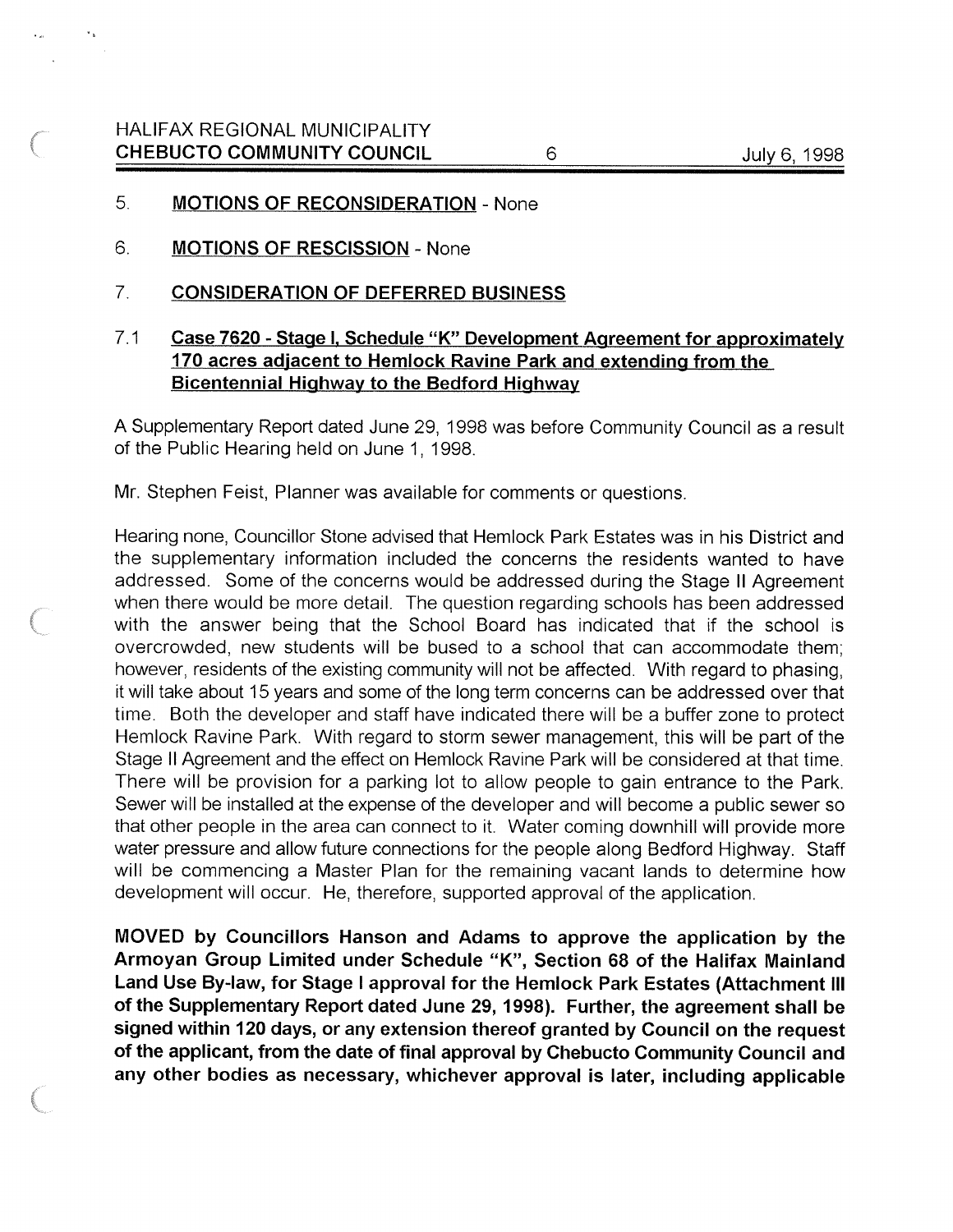appeal periods; otherwise, this approval will be void and obligations arising hereunder shall be at an end. MOTION PUT AND PASSED UNANIMOUSLY.

### 8. PUBLIC HEARINGS

### 8.1 Case 7635 - Rezoning of Properties from <sup>H</sup> (Holding) to R-1 (Single Family Dwelling) - Boscobel Road and Purcells Cove Road

A Staff Report dated June 12, 1998 was before Community Council. Ms. Shelley Dickey, Planner provided an overview of the application with the aid of overheads. Staff was recommending approval of the application.

Councillor Hanson said the only concern he had was the protection of Williams Lake by whatever means to ensure that stormwater is diverted. The community has been very involved in keeping Williams Lake well. To clarify, Ms. Dickey advised that Engineering Department has looked at the issue of stormwater and sanitary sewer for the area and determined there is capacity from Purcells Cove Road for sewer. With the protection of the wetland and the fact that the lots were large, there was capacity within the existing stormwater system.

Councillor Stone asked if there was going to be a new road to service the lots and would it be private or public. In reply, Ms. Dickey advised it would be a shared driveway which would come off Boscobel Road, which was a private road. There would be secondary driveways off the driveway from Boscobel Road.

Councillor Walker asked why the wetland was divided and was told that it was to gain frontage on Purcells Cove Road. Councillor Walker then asked if there was a requirement for parkland. In reply, Ms. Dickey said that the subdivision does have tentative approval and can go as of right. Right now it was an issue of serviced or unserviced, which was based on the zoning. There would be a 12' right of way deeded to the Municipality along the North West Arm. The remainder of the 5% would be cash in lieu.

#### Speakers in Favour or Against the Application

Ms. Nancy Rubin, Stewart McKelvey Stirling Scales, on behalf of the Estate of Edith Hope, advised that Ms. Hope's daughter still lived on the property, wanted the property to remain valuable and wanted single family dwellings - 10 very large lots - which would be a high quality subdivision. What could go in now were lots with individual servicing but if it was changed from Holding Zone to R-1, the lots could be serviced by HRM. Subdivision approval was a separate process and what the Public Hearing was for tonight was for Community Council to determine whether the rezoning from Holding to R-1 is consistent with the Planning Policies. Environmental issues include the wetland, slope and tree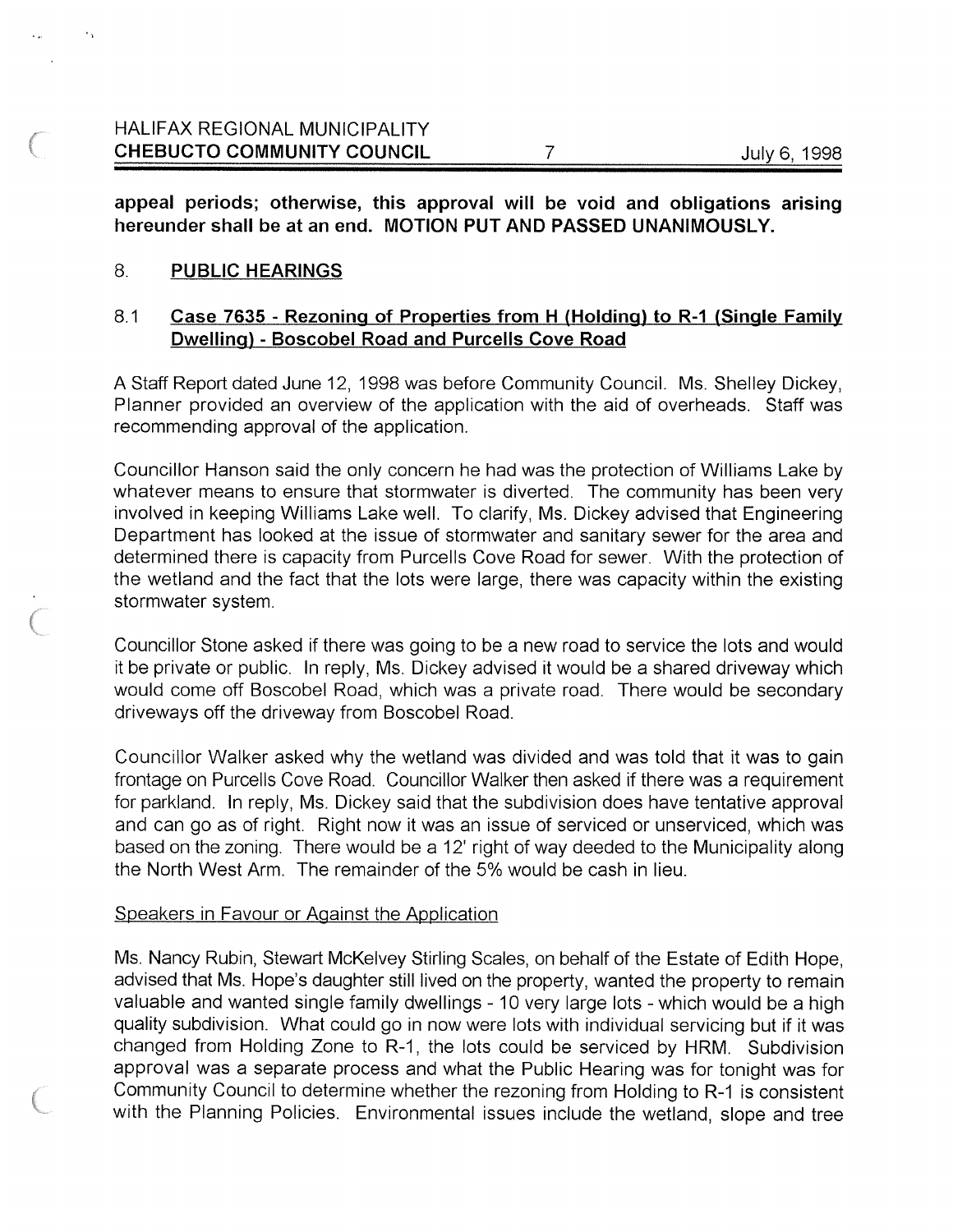# HALIFAX REGIONAL MUNICIPALITY CHEBUCTO COMMUNITY COUNCIL 8 July 6, 1998

coverage; it was clear that if it proceeds without rezoning and is individually serviced, it would have more of an effect on the property because of the servicing required for each lot. If serviced by the Municipality, there would be an easement that would mean less disturbance to tree cover. There was no development proposed in the wetland area and restrictive covenants would be attached to the lots. The right of way along the Arm would be deeded to the Municipality as a trail. The Estate has agreed that purchasers cannot subdivide again. The application is consistent with the 1982 Municipal Planning Strategy. With regard to Williams Lake, there would be protection during the construction phase. The wetland is of use to property owners as it serves as a natural filter.

Ms. Latina Maass, Albion Road asked what the lines between Lots 11 and 12 meant. She was told it denoted a service easement for Lot 14. Ms. Maass then went on to say that her concern was the protection of Williams Lake and suggested that the driveways could be located beyond the ridge. In that case drainage would not go towards the wetland and into Williams Lake. The trail between the playground and the cemetery was historic and people in the community have used it for recreational walks. She requested that it be kept for the enjoyment of the people in the area, but it might have to be relocated.

Ms. Helen Lofgren, Albion Road stated she lived next to the path that Ms. Maass referred to and it was an important historical path. She supported keeping it where it is.

Ms. Nancy Rubin, in rebuttal stated that the trail was on private property but all these years people have used it. There was some inquiry by the Legal Department as to whether or not there was any legal right to the trail if people use someone else's property for a certain number of years. The legal inquiry resulted in the fact that there was not a legal public right to use the property. Whether or not the property is rezoned or not, it is still private property and the developer is entitled to subdivide.

Councillor Stone asked for clarification with regard to contours of the land. Ms. Dickey advised there is a ridge extending from the top of the wetland and the driveway proposed was at the top of the ridge at this point.

Councillor Walker referred to the trail and suggested that consideration should be given to a walkway along Lots 8 and 9 to get to the school property.

### MOVED by Councillors Hanson and Adams to close the Public Hearing. MOTION PUT AND PASSED.

MOVED by Councillors Hanson and Adams to approve the rezoning of the area shown on Map 3 of Appendix A of the Staff Report dated June 12, 1998 from <sup>H</sup> (Holding) to R-1 (Single Family Dwelling). Further, to amend the Land Use By-law (R-1 Zone-Mainland) for <sup>a</sup> portion of the area of the Hope Estate Subdivision to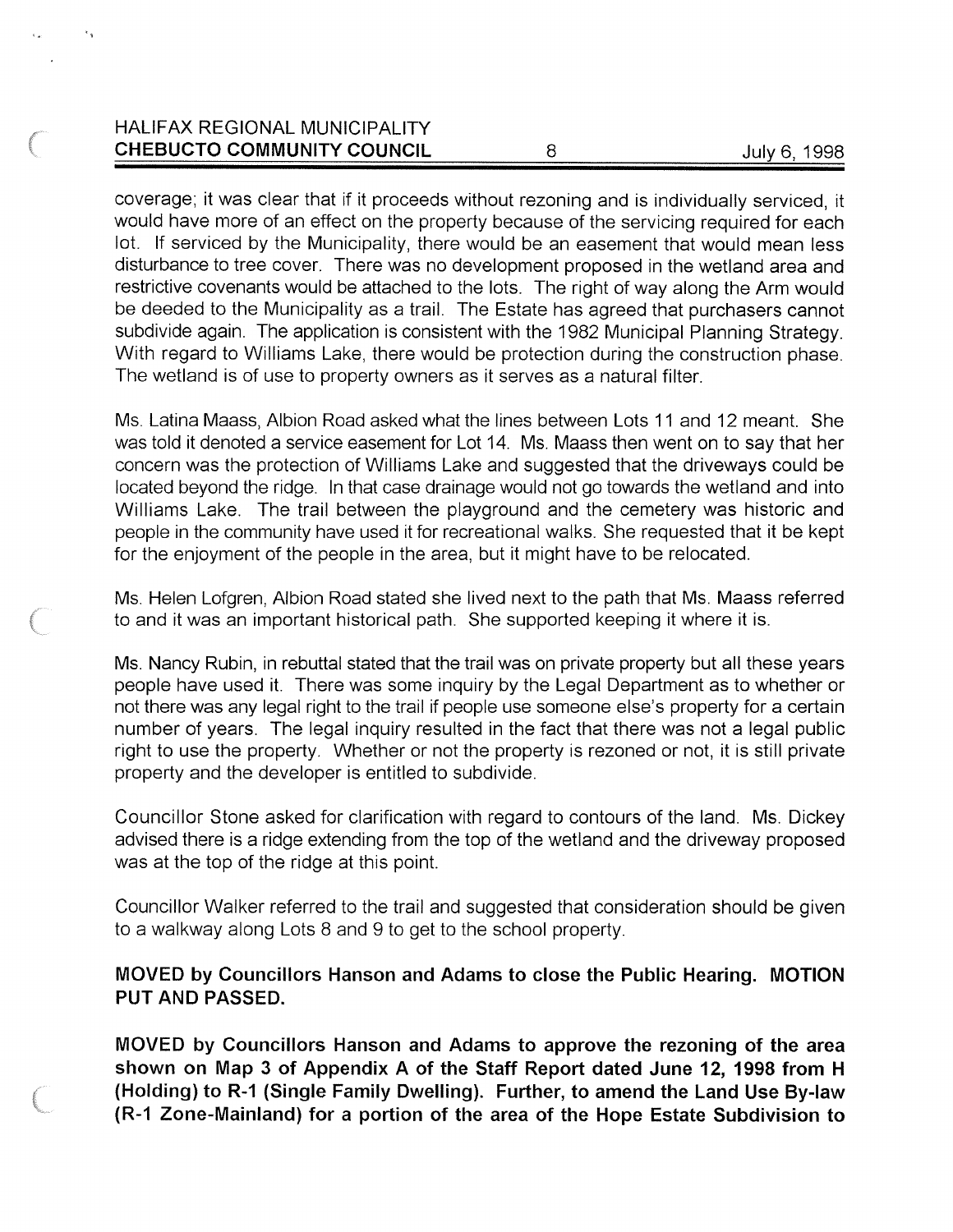### increase the minimum serviced lot size requirement to I acre. MOTION PUT AND PASSED UNANIMOUSLY.

### 9. CORRESPONDENCE. PETITIONS AND DELEGATIONS - None

#### 10. REPORTS

### 10.1 Fence Permit Application at Civic No. 9 Oakburn Court, Halifax

A Staff Report dated June 25, 1998 was before Community Council.

Mr. Ed Thornhill, Regional Coordinator, Inspections and Enforcement provided an overview of the application and advised there have been no negative responses from the people notified in the neighbourhood. The applicant provided this evening a letter signed by his neighbours consenting to the application.

The Chairman asked if there were any interested parties wishing to speak for or against the application.

Mr. Eugene Chown, 9 Oakburn Court, the applicant, requested permission to extend his 6.5' fence by the addition of a lattice which would bring the height of the fence to approximately 7.5'. The fence replaces an existing hedge which was 7' high which was dying.

There were no further speakers for or against the application.

MOVED by Councillors Walker and Hanson that the fence permit application for Civic No. 9 Oakburn Court, Halifax be approved. MOTION PUT AND PASSED.

10.2 Membership Selection Committee re Halifax County Watershed Advisory Board Appointments

MOVED by Councillors Hanson and Walker to ratify the appointments to Halifax County Watershed Advisory Board as recommended by the Community Council Membership Selection Committee. MOTION PUT AND PASSED.

- 11. MOTIONS None
- 12. ADDED ITEMS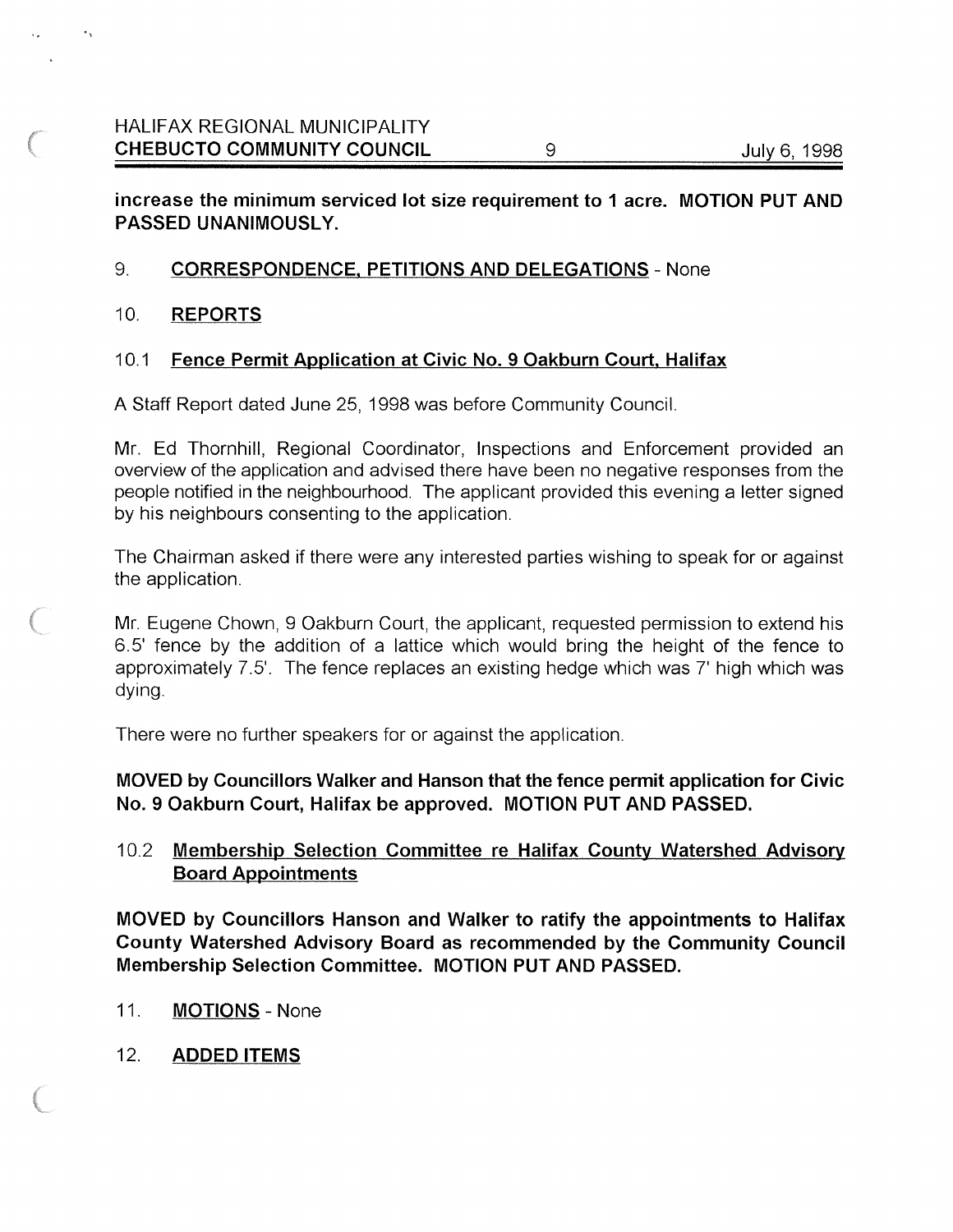### HALIFAX REGIONAL MUNICIPALITY CHEBUCTO COMMUNITY COUNCIL 10 10 July 6, 1998

### 12.1 **Garbage Collection**

Councillor Adams outlined concerns experienced recently with non collection of garbage and comments made by garbage collectors. He did not think it was appropriate for garbage to stay until suppertime particularly when everyone is told to have it out by 7:30 a.m. He acknowledged there were new contractors but wanted to know what the plan is with regard to collection times. There was also the matter of notification as it appeared some residents did not receive notification.

It was agreed, after discussion, to pass Councillor Adams' concerns on to Solid Waste Management Department for comment.

### 13. NOTICES OF MOTION - None

### 14. PUBLIC PARTICIPATION

Ms. Mary McGrath, 33 Hamshaw Drive, Kearney Lake distributed pictures taken Sunday, June 28, 1998 representing an on-going problem with parking in the vicinity of the beach on Hamshaw Drive. Hamshaw Drive was the only access to the community and was shared by a public beach and canoe club. She outlined safety concerns as a result. She understood the police were called but whether or not tickets were issued, she did not know. She was asking, on behalf of the community, that given the fact this was an on going historic problem, to have 1) no parking signs made more prominent in the area; 2) no parking strictly enforced and 3) a tow away zone particularly in the summer time for the safety of residents and for all those who use the lake.

Councillor Stone stated that the police should have been called, should have come and should have ticketed. He requested that the Clerk pass the information and concerns along to the Police Department and request a report. As to whether or not someone had actually called the Police, and since the cars were there all day, there was some question because Ms. McGrath left the community for the day and was not able to comment.

Mr. Dale Poel, 143 Purcells Cove Road advised that Dalhousie University had received a Grant to study the consequences of amalgamation and that he was the Principal Investigator. The Grant would look at the impact on the level of service, cost of service, taxation, area rates, governance, organizational change. The project was just getting underway and would take about two years. He introduced his Research Assistant, Shawn Robinson, who would be looking at Community Councils to find out what Community Councils have accomplished and would be interviewing Councillors with regard to Community Councils as well as the amalgamation process.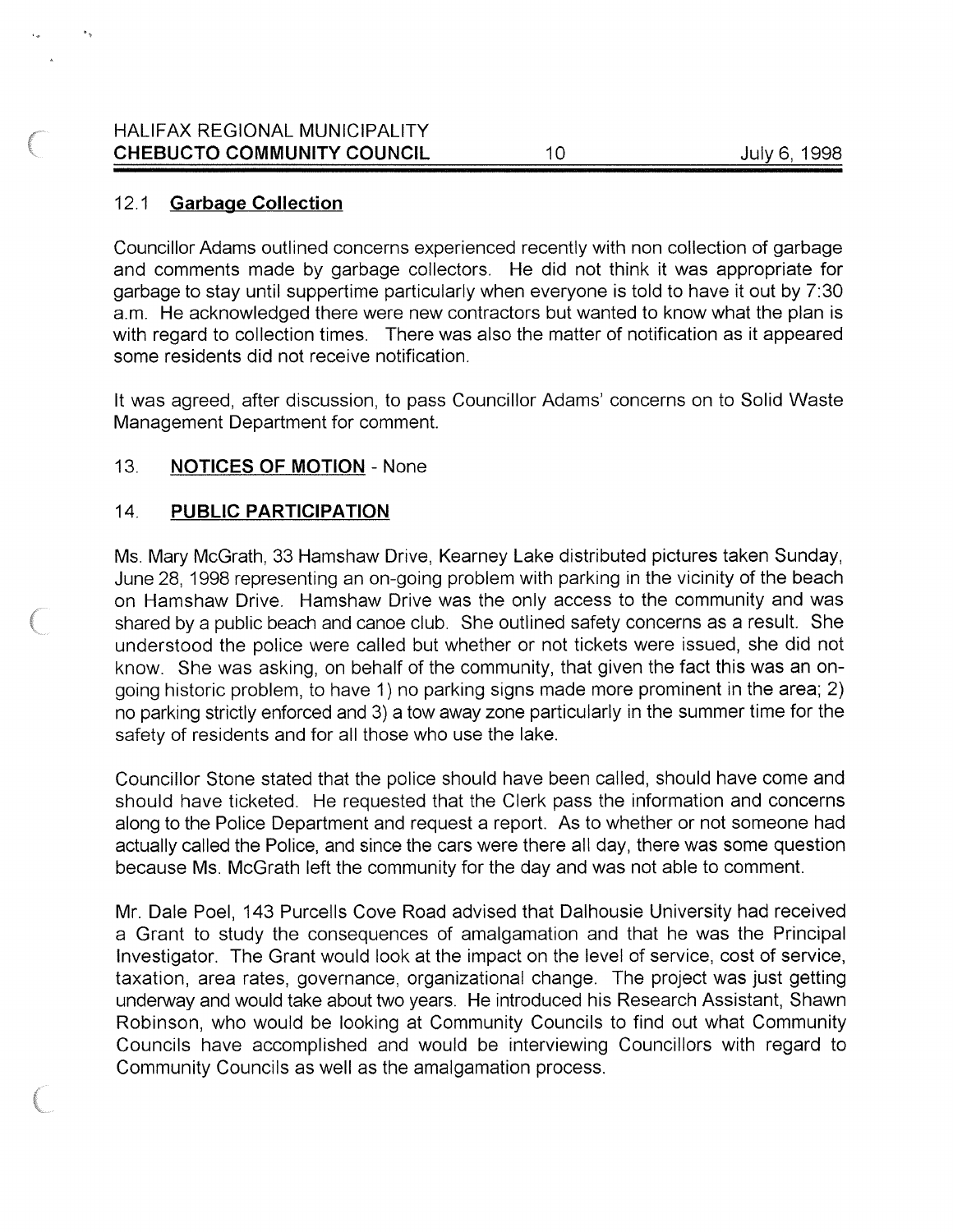# HALIFAX REGIONAL MUNICIPALITY CHEBUCTO COMMUNITY COUNCIL 11 11 July 6, 1998

Councillor Stone advised Mr. Poel that Chebucto Community Council had recently passed a motion of support for Community Council.

Mr. Mike Willett, Clayton Developments, through the Chair, asked Mr. Poel if there was a plan to talk to the community at large plus the development industry and customers of HRM. In reply, Mr. Poel said it was planned to do a large-scale citizen survey next year and which would include questions regarding economic development such as public/private partnerships in terms of alternative service delivery.

Ms. Debbie Hum, 169 Cresthaven Drive raised the following points:

With regard to the elementary school situation in the Ravine Park area, she was concerned that Mr. Feist had only addressed Grosvenor Wentworth Park School; however, she asked if children from the new development would be bused to another school at the Junior High and High School level as well or was there just an agreement regarding the elementary school.

Councillor Stone replied he understood that children from the new development would not go to a school that would cause overcrowding to the existing school.

She questioned if the School Board was under any legal responsibility to ensure the students are bused out - was there any legal recourse by the developer or the new residents to put in an appeal for having to be bused out of the community.

Mr. Moreash, Huestis HoIm, advised that the matters of busing are generally governed by School Board policies rather than law. He was unable to provide any further information.

- She questioned that when the development first opens, there may be 20-30 children and would the School Board incur approximately \$50,000 for a bus to have them transported somewhere else or would there have to be a minimum to bus out. She was concerned that the children might end up at Grosvenor Wentworth Park School anyway. As well, she understood there would be some boundary changes in the near future when the new school is built in the Clayton Park area. She asked if boundary changes to Grosvenor Wentworth Park School could be affected to accommodate students coming from Hemlock Park Estates in conjunction with the new Clayton Park School.
- She did not feel the traffic situation was addressed thoroughly enough as there would be a large increase in traffic on the Bedford Highway. It was difficult to make a left hand turn onto the Bedford Highway from Cresthaven Drive now.